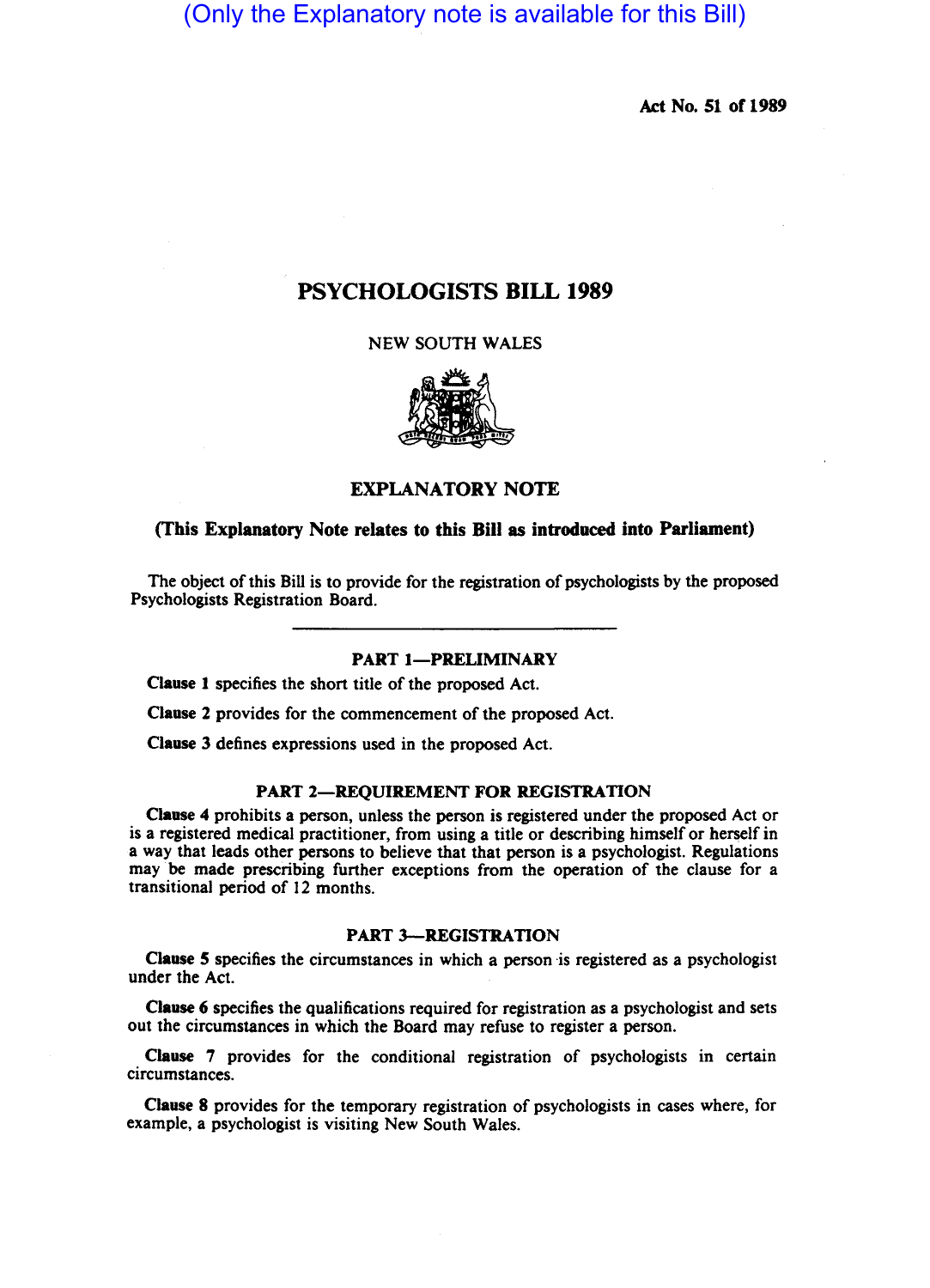Clause 9 provides for the establishment of a register of psychologists.

Clause 10 provides for the payment of a roll fee by registered psychologists.

Clause 11 provides for the restoration of a name to the register of psychologists.

Clause 12 provides for the removal of a person's name from the register if that person has died, has ceased to be qualified to be a psychologist or applies for removal of the name.

## PART 4-COMPLAINTS AND DISCIPLINARY PROCEEDINGS

Clause 13 enables the Board to establish a professional code of conduct for registered psychologists.

Clause 14 provides for the making of complaints against psychologists.

Clause 15 provides for the conduct of inquiries by the Board or a Professional Standards Committee into complaints against psychologists.

Clause 16 empowers the Board to take certain action in respect of complaints it is satisfied are proved.

Clause 17 requires the Board to provide a written statement of the reasons for a decision under clause 16.

Clause 18 provides for the right to appeal to the District Court against certain decisions of the Board.

### PART 5-PSYCHOLOGISTS REGISTRATION BOARD AND PROFESSIONAL STANDARDS COMMITTEES

Clause 19 constitutes the Psychologists Registration Board and provides for its membership.

Clause 20 provides for the appointment of a secretary and the other staff of the Board.

Clause 21 empowers the Board to establish Professional Standards Committees.

Clause 22 specifies the matters which the Board may refer to a Professional Standards Committee.

Clause 23 provides for the procedure for the calling of meetings and the conduct of business at meetings of a Professional Standards Committee to be determined by the Board.

Clause 24 provides for decisions by a Professional Standards Committee and the reporting of those decisions to the Board.

### PART 6-MISCELLANEOUS

Clause 25 requires the Board to provide a written statement of the reasons for certain decisions.

Clause 26 empowers the Board to appoint committees to advise it on the exercise of its functions.

Clause 27 empowers the Board to examine a person on oath or affirmation.

Clause 28 makes it an offence to make a false entry in the register or, by fraud, to procure such an entry or to assert as true before the Board a document which is false.